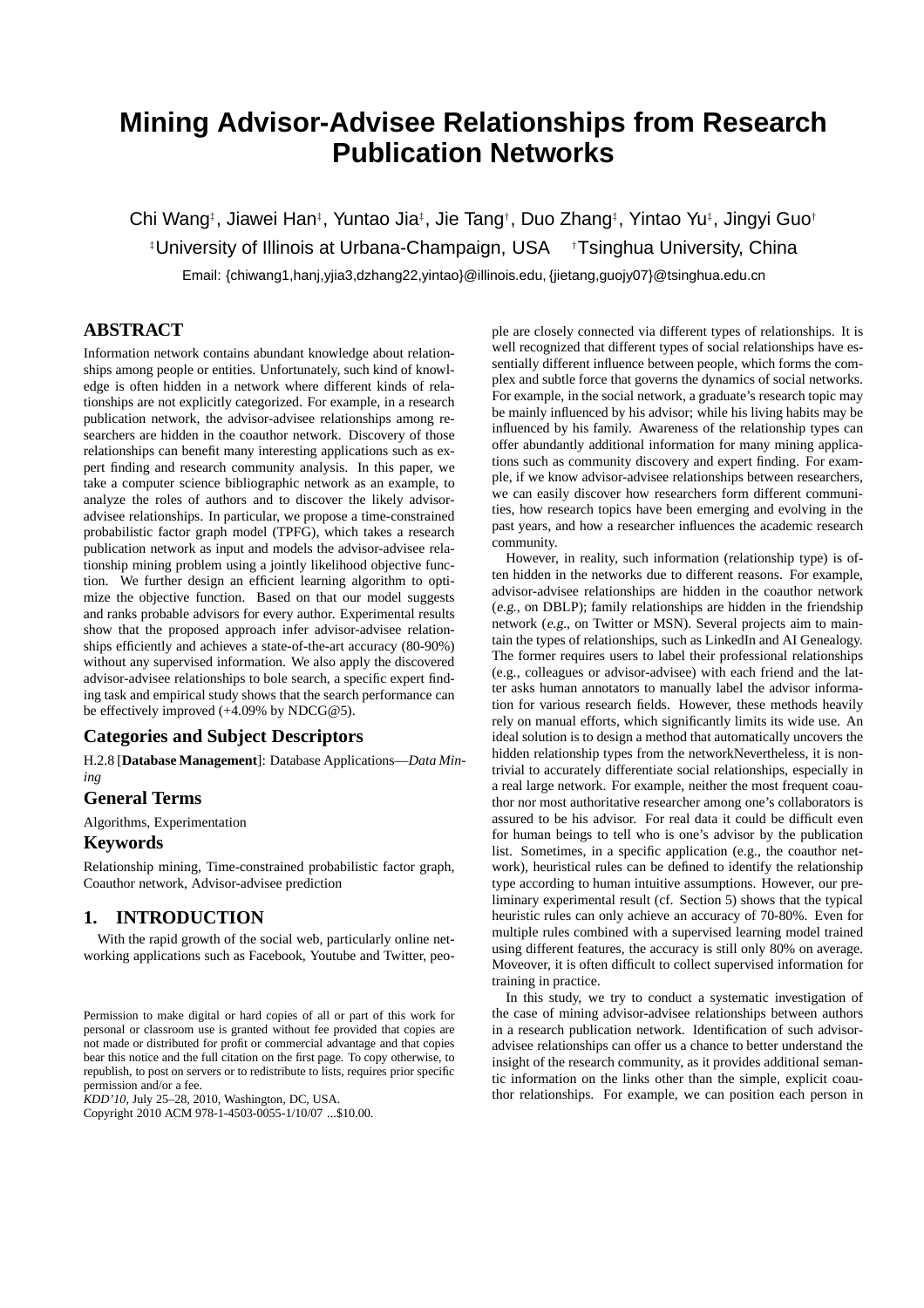

**Figure 1: Example of advising relationship analysis on the co-author network.**

a chronological axis in the right order and sketch the whole community in a clear view. Certain applications of expert finding can also be benefited from the identified advisor-advisee relationships, as people looking for experts may not only care about the personal academic achievements but also are interested in how many "experts" they can foster.

To clearly illustrate the problem, Figure 1 gives an example of advisor-advisee relationship analysis on a research publication network. The left figure shows the input: an temporal collaboration network, which consists of authors, papers, and paper-author relationships. The middle figure shows the output of our analysis: an author network with solid arrow indicating the advising relationship, and dotted arrow suggesting potential but less probable relationship. For example, the arrow from Bob to Ada indicates that Ada is identified as the advisor of Bob. The triple on the edge, i.e.,  $(0.8, [1999, 2000])$ , represents Ada has the probability of 80% to be the advisor of Bob from 1999 to 2000. Such results can benefit many potential applications such as research community detection and evolution analysis. The right figure gives an example of visualized chronological hierarchies. The parent-child relation in the tree corresponds to the advisor-advisee relationship. We can see the advising path from root to leaf.

The problem we study is rather different from existing relevant research (e.g., relation mining). Our work analyzes links rather than text or labeled annotations which poses a set of challenges.

- *Latent relation.* The advisor-advisee relationship is hidden in the network. There is no supervised information indicating who is one's advisor among numerous collaborators.
- *Time-dependent.* Social role like advisor or advisee is highly time-dependent. One could turn from an advisee to an advisor but there is no clear sign when this transition happens.
- *Scalability*. To find one's advisor it is insufficient to apply simple rules without considering the inherent correlation of network. When the search space becomes exponential in size, it is important to develop a method that can scale well to real large networks.

In this paper, we formulate the problem of advising relationship mining as a probabilistic ranking problem, and propose a timeconstrained probabilistic factor graph (TPFG) model to model the dynamic collaboration network. Specifically, the advisor of each author and the advising period are modeled together as a joint probability of as many hidden variables as authors. We further design

an efficient algorithm to optimize the joint probability via a process of message propagation on the network. By experiments we show this unsupervised approach can achieve an accuracy of 80-90%, leading by 5-20% against several baseline methods. We also apply the identified advisor-advisee relationships to bole search (best supervisor finding) and demonstrate that the performance of bole search can be clearly improved (+4.1%). The proposed framework is generalizable to other applications. For discovering other type of relationships, the additional requirement is to redefine the feature function and the potential constraints.

The rest of the paper is organized as follows. Section 2 discusses related work. Section 3 formally formulates the problem. Section 4 explains the proposed approach. Section 5 presents experimental results that validate the computational efficiency and efficacy of our methodology. Finally, Section 6 concludes the study and discusses the future work.

## **2. RELATED WORK**

This work is different from the existing study in *Relation Mining* and *Relational Learning*. Previous studies in relation mining mainly employ text mining and language processing technique on text data and structured data including web pages, user profiles and corpus of literature. Relational Learning [9] refers to the classification when objects or entities are presented in multiple relations. Semantic Role Labeling is a broadly employed text mining technique, as it allows for the addition of structured semantic information to plain text [11]. [15] applies Natural Language Processing to extract protein-protein relationships from rich-annotated corpus in biomedical domain. [6] proposes a general framework for syntax-based relation mining and achieves high accuracy by experimenting with Support Vector Machine as a supervised approach. [17] applies a clustering-based approach to differentiate latent social dimensions from social network, but does not study about the semantic meaning related to the extracted dimensions. [7] learns semantic relationship in a supervised way, treating links as features and requiring labeled pairs as training data. Since it is difficult to find universal features that are useful in every domain, we employ a different philosophy that requires commonsense background knowledge about the correlation between the observed links and the latent roles of the nodes but no training data. To the best of our knowledge, there is no previous work mining semantic relations solely according to a network with neither annotation text nor labeled relations.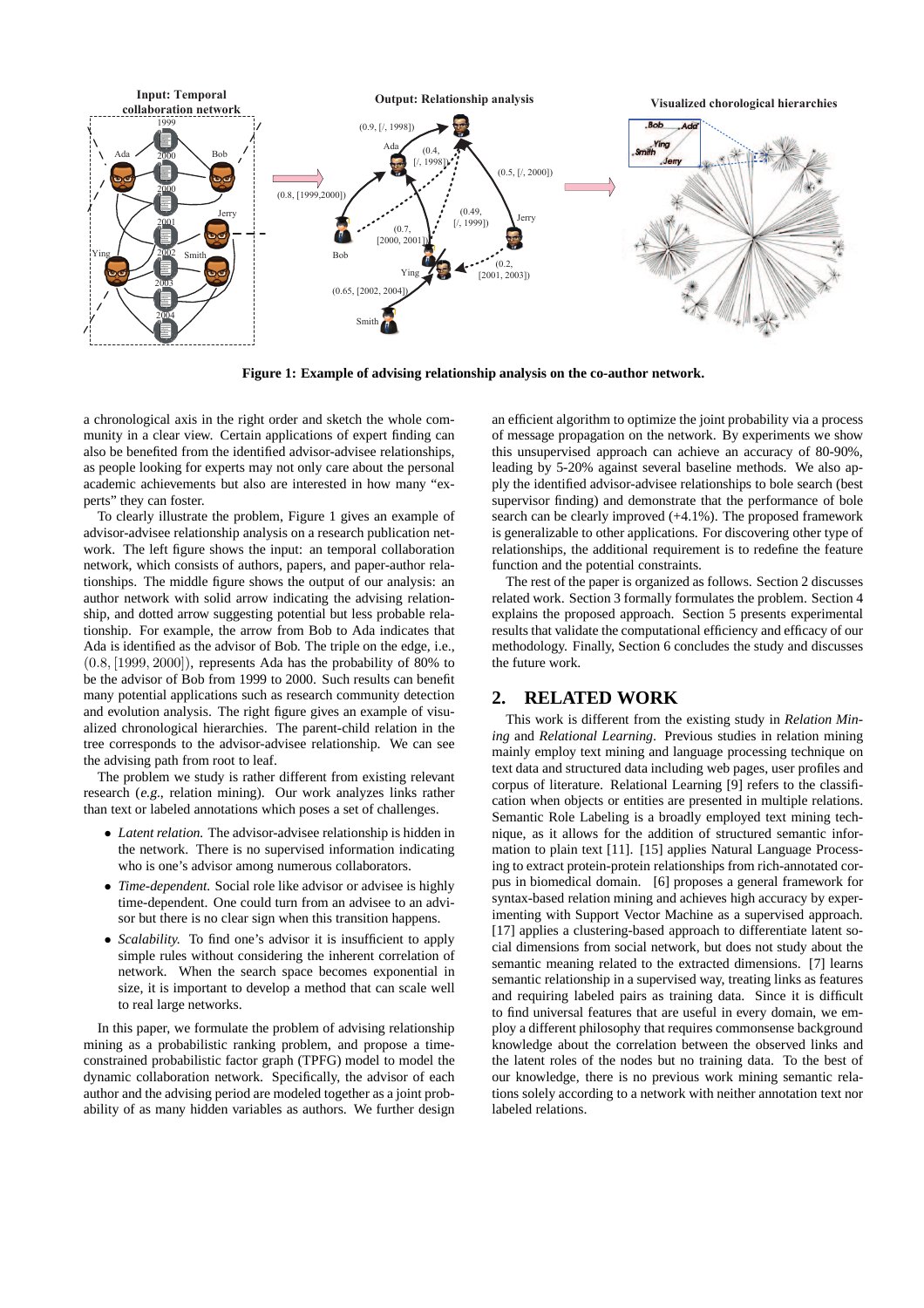

**Figure 2: Example of graph transformation.**

By means of link analysis (e.g., using PageRank[3]), one can compute the importance of a node and the relevance of neighboring nodes. Studies have also shown links can be explored to clean, fuse and reveal the knowledge hidden in a network. For example, *Object Distinction* [20] distinguishes objects with identical names by analyzing their heterogeneous linkages. Furthermore, integrated ranking and clustering can be performed on heterogeneous network based on the link information [16]. [17] proposes to extract latent social dimensions based on network information, and then utilize them as features for discriminative learning. Recognizing the power of links, our approach extracts implicit entity semantic relationships by modeling the network.

To evaluate the discovered advisor-advisee relations we compare them with graduation records maintained by some online projects. Such projects include the Mathematics Genealogy Project [5], the Computer Engineering Academic Genealogy, the AI Genealogy Project and the Software Engineering Academic Genealogy. [19] proposes an approach based on classification to classify the relations according to some local features on each pair of coauthors but the parameters are manually tuned. We develop their method into a supervised learning process and compare it with our probabilisticmodel-based approach.

# **3. PROBLEM FORMULATION**

In this section, we present the problem formulation and define notations used throughout the paper.

In general, our study takes as input a time-dependent collaboration network  $\{G\} = \{ (V = V^p \cup V^a, E) \}$ , where  $V^p =$  $\{p_1, \ldots, p_{n_p}\}\$ is the set of publications, with  $p_i$  published in time  $t_i$ ,  $V^a = \{a_1, \ldots, a_{n_a}\}\$ is the set of authors, and E is the set of edges. Each edge  $e_{ij} \in E$  associates the paper  $p_i$  and the author  $a_j$ , meaning  $a_j$  is one author of  $p_i$ .

The original heterogeneous network can be transformed into a homogeneous network containing only authors. Let  $G' = (V', E', \mathcal{F}')$  $\{py_{ij}\}_{e_{ij} \in E'}$ ,  $\{pn_{ij}\}_{e_{ij} \in E'}$ ), where  $V' = \{a_0, \ldots, a_{n_a}\}\$ is the

set of authors (including a virtual node  $a_0$ , which will be the root of an advising tree.). Each edge  $e'_{ij} = (i, j) \in E$  connects authors  $a_i$  and  $a_j$  if and only if they have publication together, and there are two vectors associated with the edge, Pub\_Year\_vector  $\mathbf{p} \mathbf{y}_{ij}$  and Pub\_Num\_vector  $\mathbf{p} \mathbf{n}_{ij}$ . They are of equivalent length, indicating the year they have publications and the number of coauthored papers they have at that time. For example,  $\mathbf{py}_{ij} = (1999,$ 2000, 2001),  $\mathbf{p}_i = (2, 3, 4)$  indicates that author  $a_i$  and  $a_j$  have coauthored 2, 3 and 4 papers in 1999, 2000, and 2001 respectively. Similarly, we associate with each author two vectors  $py_i$  and  $pn_i$ to respectively represent the number of papers and the corresponding published year by author  $a_i$ . The two vectors  $py_i$  and  $pn_i$  can be derived from  $py_{ij}$  and  $pn_{ij}$ .

We denote the author  $a_i$ 's advisor as  $a_{y_i}$ , where  $y_i$  is an introduced hidden variable. If  $a_i$ 's advisor is  $a_j$ , we use  $[st_{ij}, ed_{ij}]$  to represent the time interval the advising relation lasts. For brevity we denote  $st_i = st_{iy_i}$  and  $ed_i = ed_{iy_i}$ . If  $a_i$  is not advised by anybody in the database, we let  $y_i = 0$  to direct  $a_i$ 's advisor to a virtual node  $a_0$ .

In this setting, to find the advisor-advisee relationship, we need not only to decide the value of the hidden variable  $y_i$  for each author  $a_i$ , but also to estimate the start and the end years  $st_{iy_i}, ed_{iy_i}$ . In reality, this problem is more complicated: (i) one could have multiple advisors like master advisors, PhD co-advisors, post-doctorial advisors; (ii) some mentors from industry behave similarly as academic advisors if only judged by the collaboration history; and (iii) one's advisor could be missing in the data set. Therefore, instead of using a boolean model, we adopt a probabilistic model to rank the likelihood of potential advisor(s) for each author. Formally, we denote  $r_{ij}$  as the probability of  $a_j$  being the advisor of  $a_i$ . To reduce the number of authors being ranked, it is beneficial to keep only those potential pairs of advisor-advisee. We construct a subgraph  $H' \subset G'$  by removing some edges from  $G'$  and make the remaining edges directed from advisee to potential advisor. Thus  $H' = (V', E'_{s})$  and  $E'_{s} \subset E'$ . Later we will show that it is possible to extract a directed acyclic graph (DAG)  $H'$  from  $G'$ . In  $H'$ , the index set of potential advisors of a given author  $a_i$  is denoted  $Y_i = \{j|e_{ij} \in \overline{E}'_s\}$ , e.g.,  $Y_3 = \{0, 1\}$ . Correspondingly, the index set of potential advisees is denoted  $Y_i^{-1} = \{j|e_{ji} \in E'_s\}.$ 

Then the task becomes finding  $r_{ij}$ ,  $st_{ij}$ ,  $ed_{ij}$  for every possible advising pair  $(i, j) \in E'_s$ . So the output is the DAG  $H =$  $(V', E'_s, \{(r_{ij}, st_{ij}, ed_{ij})\}_{(i,j)\in E'_s})$ . The transformation process is illustrated in Figure 2. After the chronological DAG  $H$  is constructed, the ranking score can be used to predict whether there is an advisor-advisee relationship between every pair of coauthors  $(a_i, a_j)$ . A simple way to predict is to fetch top k potential advisors of  $a_i$  and check whether  $a_j$  is one of them while  $r_{ij} > r_{i0}$  or  $r_{ij} > \theta$ , where  $\theta$  is a threshold such as 0.5. We use  $P@(k, \theta)$  to denote this method. It is predictable that large  $k$  and large  $\theta$  leads to better recall and worse precision. How to choose  $k$  and  $\theta$  could be a tricky problem. So we allow the input contains some training data so as to determine the parameters. If no training data is provided, we can simply use some empirical values, such as the third quartile of all the ranking scores.

# **4. APPROACH**

In this section, we first make basic assumptions as the prerequisite of our approach, then propose a two-stage framework and present the approach for each stage. The main idea is to leverage a time-constrained probabilistic factor graph model to decompose the joint probability of the unknown advisor of every author. The time-related information associated to the hidden social role is captured via factor functions, which form the basic components of the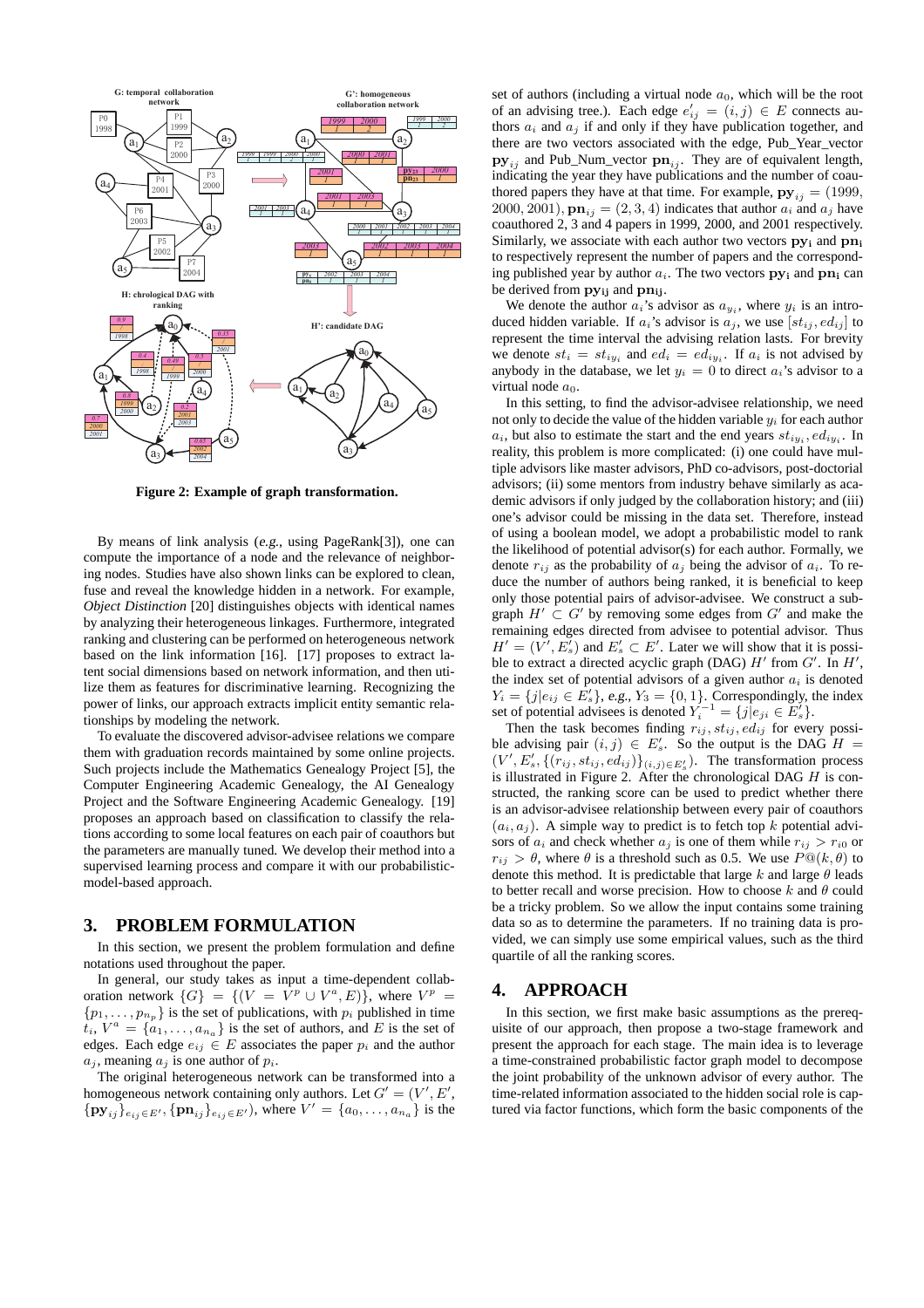factor graph model. By maximizing the joint probability of the factor graph we can infer the relationship and compute ranking score for each relation edge on the candidate graph. One can apply general algorithms for inference on factor graph, e.g., sum-product and JunctionTree. However, these algorithms suffer from the problem of low efficiency. Thus a new message passing algorithm on the candidate graph is designed that approximates the computation and greatly improves the efficiency.

## **4.1 Assumptions and Framework**

Commonsense knowledge is needed for recognizing interesting semantic relationships. Here we make a few general assumptions based on the commonsense knowledge about advisor-advisee relationships.

ASSUMPTION 1.  $\forall 1 \leq x \leq n_a, ed_{y_x} < st_x < ed_x$ 

This formula reflects the following fact for general consideration of advising relationship. At each time  $t$  during the publication history of a node  $x, x$  is either being advised or not being advised. Once  $x$  starts to advise another node, it will never be advised again.  $x$ cannot advise y at the year  $t_1$  if x is advised by any node p at the year  $t_1$ . If x advises y, the time y is advised by x is a continuous interval from  $t_1$  to  $t_2$ ,  $t_1 < t_2$ . As a result of Assumption 1, we need to infer the advisors of all the nodes in the network together, rather than consider them separately. In Section 4.3, we will use this assumption in our model.

ASSUMPTION 2.  $\forall 1 \leq x \leq n_a, py_{yx}^1 < py_{xy}^1$ 

That means for a given pair of advisor and advisee, the advisor always has a longer publication history than the advisee.  $py_x^1$  represents the first component of vector  $py_x$ . Assumption 2 determines that all the authors in the network have a strict order defined by the possible advising relationship. Due to the order, the candidate graph  $H'$  is assured to be a DAG. We will use this assumption in the filtering process in Section 4.2.

Additional assumptions about the correlation between the potential relationship and the publication history will be discussed in Section 4.2. Now we propose a two-stage framework solution for the advisor-advisee relationship mining problem. In stage 1, we preprocess the heterogeneous collaboration network to generate the candidate graph  $H'$ . This includes the transformation from G to a homogeneous network  $G'$ , the construction from  $G'$  to  $H'$ , and the estimate of the local likelihood on each edge of  $H'$ . In stage 2, these potential relations are further modeled with a probabilistic model. Local likelihood and time constraints are combined in the global joint probability of all the hidden variables. The joint probability is maximized and the ranking score of all the potential relations is computed together. The construction of  $H$  is finished in this stage.

#### **4.2 Stage 1: Preprocessing**

The purpose of preprocessing is to generate the candidate graph  $H'$  and reduce the search space while keeping the real advisor not excluded from the candidate pool in most cases. First, we need to generate according to the collaboration information a homogeneous author network  $G'$  by processing the papers in the network one by one. For each paper  $p_i \in V^p$ , we construct an edge between every pair of its authors and update the vectors py and pn. The complexity of this process is  $O(\sum_{p_i \in V^p} d_i^2)$ , where  $d_i$  is the degree of  $p_i$  in  $G$ .

Then a filtering process is performed to remove unlikely relations of advisor-advisee. For each edge  $e_{ij}$  on  $G'$ ,  $a_i$  and  $a_j$  has collaboration. To decide whether  $a_j$  is  $a_i$ 's potential advisor, the

following conditions are checked. First, Assumption 2 is checked. Only if  $a_j$  started to publish earlier than  $a_i$ , the possibility is considered. Second, some heuristic rules are applied, which are based on the prior intuitive knowledge about advisor-advisee relations. Many rules are reasonable but for each there is counter example in real world. It is unknown how well they work before the results are tested. Thus we list the rules here and will test them in the experiment part.

First, we introduce two measures for the coauthored publications between any pair of collaborators, kulc (i.e., Kulczinski measure [18] and  $IR$  (i.e., imbalance ratio). They are defined as

$$
kulc_{ij}^{t} = \frac{\sum_{p y_{ij}^{k} \leq t} p n_{ij}^{k}}{2} \left( \frac{1}{\sum_{p y_{i}^{k} \leq t} p n_{i}^{k}} + \frac{1}{\sum_{p y_{j}^{k} \leq t} p n_{j}^{k}} \right) \quad (1)
$$

$$
IR_{ij}^{t} = \frac{\sum_{py_{j}^{k} \leq t} pn_{j}^{k} - \sum_{py_{i}^{k} \leq t} pn_{i}^{k}}{\sum_{py_{j}^{k} \leq t} pn_{i}^{k} + \sum_{py_{j}^{k} \leq t} pn_{j}^{k} - \sum_{py_{ij}^{k} \leq t} pn_{ij}^{k}} \qquad (2)
$$

The Kulczynski measure reflects the correlation of the two authors' publications. [18] shows that there usually exists high correlation between the total publications of advisors and advisee. Here we further incorporate the time factor, to calculate the measure year by year, and check whether there is an increase in the sequence  ${kulc_{ij}^t}_{t}$ . For IR, we calculate the sequences in the same way. IR [18] is used to measure the imbalance of the occurrence of  $a_i$ given  $a_i$  and the occurrence of  $a_i$  given  $a_j$ . The intuition is that the advisor has more publications than the advisee during the advising time. Then we have the following rule.

Author  $a_i$  is not considered to be  $a_i$ 's advisor if one of the following conditions holds:

*R*1: 
$$
IR_{ij}^t < 0
$$
 in the sequence  $\{IR_{ij}^t\}_t$  during the collaboration period of  $a_i$  and  $a_j$ ,

R2: there is no increase in the sequence  $\{kulc_{ij}^t\}_t$  during the collaboration period,

R3: the collaboration period of  $a_i$  and  $a_j$  lasts only for one year,

$$
R4: py_j^1 + 2 > py_{ij}^1,
$$

When the pair of authors passes the test of selected rules from them, we construct a directed edge from  $a_i$  to  $a_j$  in  $H'$ . In addition, we estimate the starting time and ending time of the advising, as well as the local likelihood of  $a_i$  being  $a_i$ 's advisor  $l_{ij}$ . For the estimation we also have various methods. The starting time  $st_{ij}$  is estimated as the time they started to collaborate, while the ending time  $ed_{ij}$  can be estimated as either the time point when the Kulczynski measure starts to decrease, or the year making the largest difference between the Kulczynski measure before and after it. We refer to the two methods as YEAR1 and YEAR2. And we refer to YEAR as taking the earlier time of the two years estimated by them. After estimating  $st_{ij}$  and  $ed_{ij}$ , we calculate the average of Kulczynski and IR measure during that period, and use 1)Kulczynski ; 2)IR; 3)the average of the two as three different definitions of the local likelihood. The last definition is formally

$$
l_{ij} = \frac{\sum_{st_{ij} \le t \le ed_{ij}} (kulc_{ij}^t + IR_{ij}^t)}{2(ed_{ij} - st_{ij} + 1)}
$$
(3)

And the other two are similar. The complexity of processing each edge is  $O(T)$ , if we assume the oldest paper and the newest one differs  $T$  in their publication time. The total complexity to transform  $G'$  to  $H'$  is  $O(MT)$ , where M is the number of edges in  $G'$ .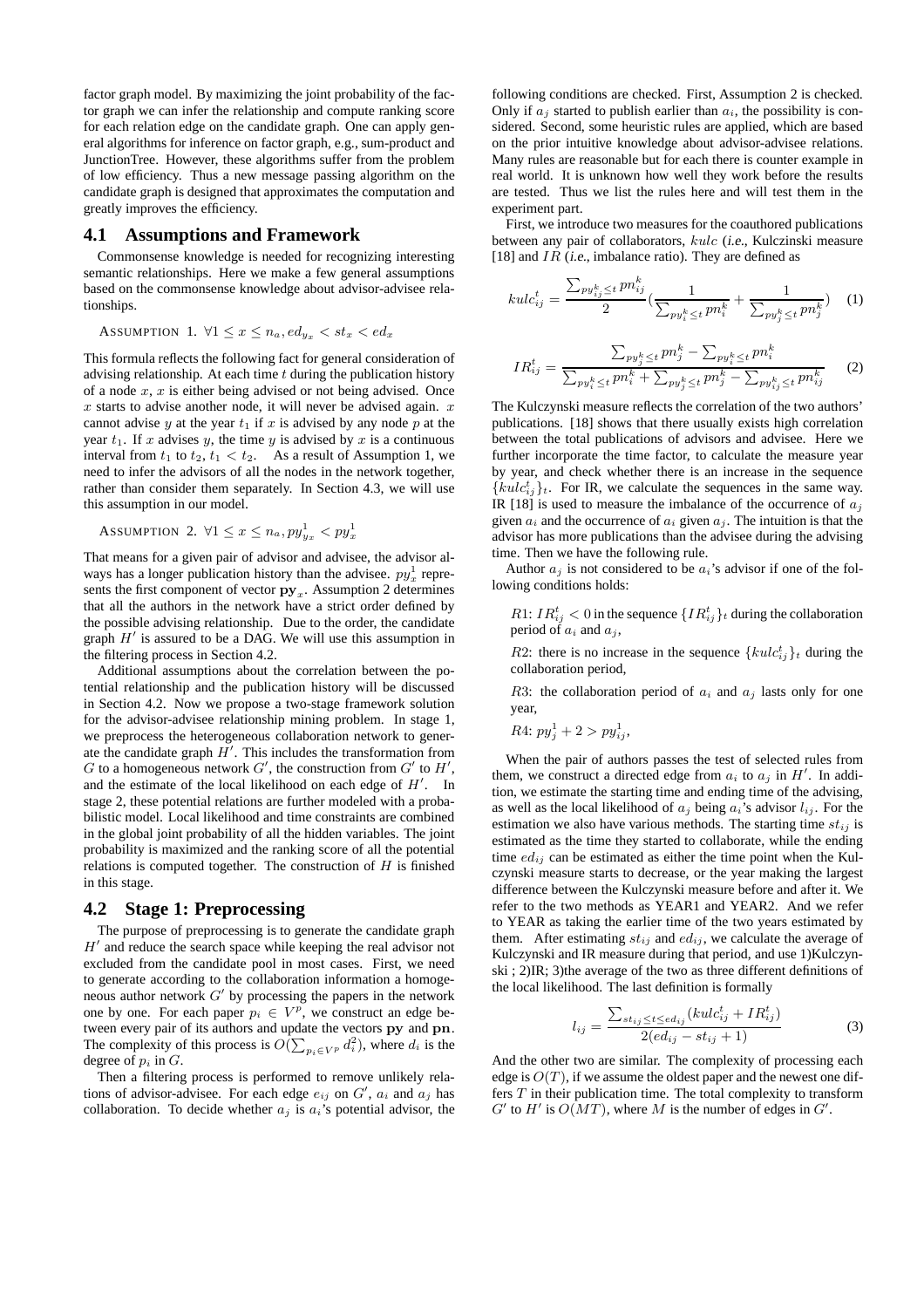# **4.3 Stage 2: TPFG Model**

From the candidate graph  $H'$  we know the potential advisors of each author and the likelihood based on local information. By modeling the network as a whole, we can incorporate both structure information and temporal constraint and better analyze the relationship among individual links. Now we define the TPFG model.

For each node  $a_i$ , there are three variables to decide:  $y_i, st_i$ , and  $ed_i$ . Suppose we have already had a local feature function  $g(y_i, st_i, ed_i)$  defined on the three variables of any given node. To model the joint probability of all the variables in the network, we define it as the product of all local feature functions.

$$
P({y_i, st_i, ed_i}_{a_i \in V^a}) = \frac{1}{Z} \prod_{a_i \in V^a} g(y_i, st_i, ed_i)
$$
 (4)

with

$$
\forall a_i \in V^a, ed_{y_i} < st_i < ed_i \tag{5}
$$

where  $\frac{1}{Z}$  is the normalizing factor of the joint probability

Eq. (5) is the constraint according to Assumption 1. To find the most probable values of all the hidden variables, we need to maximize the joint probability of all of them. To estimate the approximate size of the entire search space, assume each author has C candidates and the advising time can vary in a range of  $T$ , then the combination of all the variables has exponential size  $(CT^2)^{n_a}$ . It is intractable to do exhaustive search. We make the first simplification as follows. Suppose  $a_i$  and his advisor  $y_i$  are given. Instead of letting  $st_i$  and  $ed_i$  vary, we fix them by optimizing local function  $g(y_i, st_i, ed_i)$ , i.e.,

$$
\{st_i, ed_i\} = arg \max_{st_i < ed_i} g(y_i, st_i, ed_i) \tag{6}
$$

In this way,  $st_i$  and  $ed_i$  are tied to the value of  $y_i$ . Once  $y_i$  is decided, they are derived correspondingly. We can pre-compute the best advising time as  $st_{ij}$  and  $ed_{ij}$  for each  $y_i = j$ . Now only  ${y_i}$  are variables to optimize). If we embed the constraint Eq. (5) into the feature function, the objective function becomes

$$
P(y_1, \ldots, y_{n_a}) = \frac{1}{Z} \prod_{i=1}^{n_a} f_i(y_i | \{y_x | x \in Y_i^{-1}\}) \tag{7}
$$

with

$$
f_i(y_i = j | \{ y_x | x \in Y_i^{-1} \}) = g(y_i, st_{ij}, ed_{ij}) \prod_{x \in Y_i^{-1}} I(y_x \neq i \lor ed_{ij} < st_{xi})
$$
\n(8)

where

$$
I(y_x \neq i \lor ed_{ij} < st_{xi}) = \begin{cases} 1 & y_x \neq i \lor ed_{ij} < st_{xi} \\ 0 & y_x = i \land ed_{ij} >= st_{xi} \end{cases} \tag{9}
$$

is the identity function. If any author  $a_x$  is advised by  $a_i$  and their advising time conflict, the function takes 0; otherwise it takes 1. In this way the time constraints Eq. (5) for all hidden variables are decomposed to many local identity function. Now we only need to optimize Eq. (7). Furthermore, to obtain the rank score of each advising relationship, e.g.,  $a_i$  advise  $a_i$  (shortly  $a_i \rightarrow a_i$ ), we can compute the conditional maximal probability

$$
r_{ij} = \max P(y_1, \dots, y_{n_a} | y_i = j)
$$
 (10)

This simplification assures that for each configuration of  $\{y_i\}$ , the solution achieves either 0 or the conditional optimum given that configuration. The search space size now becomes  $C^{n_a}$ , reduced but still exponential. Since we have decomposed the dependency of the variables, we can use a factor graph model to accomplish efficient computation.



**Figure 3: Graphical representation of a time-constrained probabilistic factor graph, where**  $\{y_0, \ldots, y_5\}$  are hidden variables defined on all nodes;  $f_i(.)$  represents a factor function defined **on a hidden variable and its potential advisee sets as neighbors.**

Figure 3 shows a simple TPFG corresponding to the example we have been using so far. The graph is composed of two kinds of nodes: variable nodes and function nodes. Variable nodes map to the hidden variables  $\{y_i\}_{i=0}^{n_a}$ . Each variable node corresponds to a function node  $f_i(y_i | \{y_x | x \in Y_i^{-1}\})$ . All of the edges are of one kind, connecting a variable node with a function node. There is an edge between one variable node  $y_x$  and a function node  $f_i(.)$  if and only if  $f_i(.)$  depends on  $y_x$ . In our case, it is equivalent with  $x = i$  or  $x \in Y_i^{-1}$  (a.k.a.  $i \in Y_x$ ). The factor graph reflects the dependency of the variables. A set of variables are correlated if they are neighbors of the same function node, e.g.,  $y_1, y_2, y_3$  with  $f_1(y_1, y_2, y_3)$ . We can see that two hidden variables are correlated iff their corresponding author nodes are linked by an edge on the candidate graph  $H'$ , which means there is a potential advising relationship between them. And once a variable  $y_i$  changes its value, it will affect the value of all the functions corresponding to the potential advisor and advisee sets  $Y_i \cup Y_i^{-1}$ .

There is additional information stored in each variable node, as shown in the tables in Figure 3.  $y_i$  can take different values from  $Y_i$ , and the corresponding  $st_i$ ,  $ed_i$  and  $g(y_i, st_i, ed_i)$  are pre-computed in stage 1. Here we take  $l_{ij}$  as  $g(y_i, st_{ij}, ed_{ij})$  when  $y_i = j$ .

Theoretically, one can incorporate any types of features into the TPFG model. For different kind of relationships, the constraint can vary according to primary assumptions.

# **4.4 Model Learning**

To maximize the objective function and compute the ranking score along with each edge in the candidate graph  $H'$ , we need to infer the marginal maximal joint probability on TPFG, according to Eq. (10). We first introduce the algorithm for general factor graph, discuss its deficiency, and then propose our algorithm.

**Sum-product + junction tree.** There is a general algorithm called *sum-product* [12] to compute marginal function on a factor graph based on message passing. It performs exact inference on a factor graph without cycles. In the sum-product algorithm, the marginal functions of a single variable, a.k.a., messages, are passed between neighboring variable node and function node. To compute the marginal maximal probability, we need to change sum-product to max-sum with a logarithmic transformation of the function value.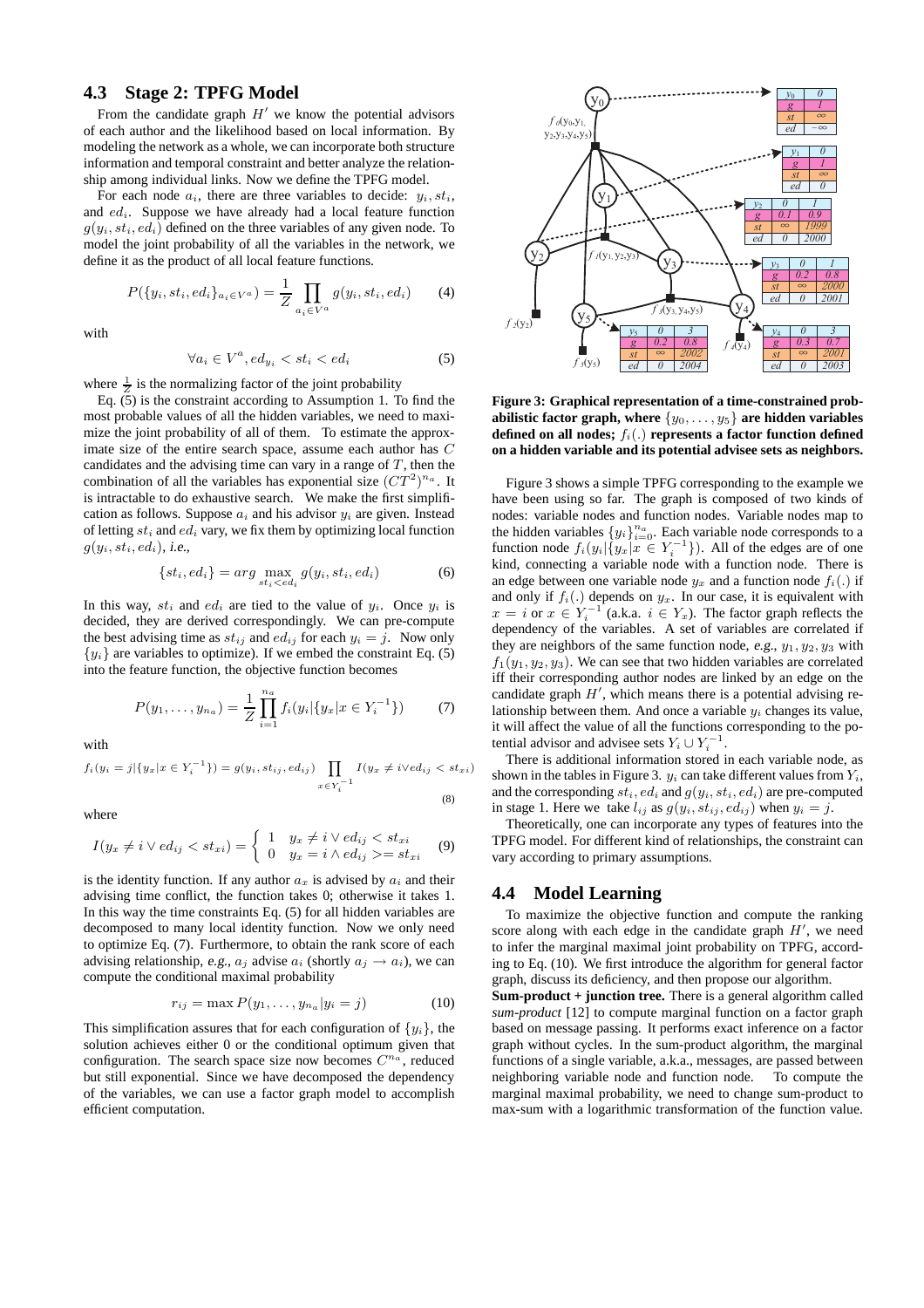If TPFG is tree-structured factor graph, the message passing rule will be:

 $\boldsymbol{m}$ 

$$
m_{y_i \to f_j()}(y_i) = \sum_{j' \in Y_i \cup \{i\}, j' \neq j} m_{f_{j'}() \to y_i}(y_i)
$$
(11)

$$
f_j() \to y_i(y_i) = \max_{\sim \{y_i\}} (\log f_j(y_i, \{y_{i'}\}) + \sum_{\text{if } y_{ij} \to f_j(y_i)} (y_{i'}))
$$
 (12)

 $i' \in Y_j^{-1} \cup \{j\}, i' \neq i$ 

where 
$$
j' \in Y_i \cup \{i\}, j' \neq j
$$
 represents  $f_{j'}()$  is a neighbor node of variable  $y_i$  on the factor graph except factor  $f_j()$ ,  $\sim \{y_i\}$  represents all variables in  $Y = \{y_1, \ldots, y_{n_\alpha}\}$  except  $y_i$ .

Unfortunately, TPFG contains cycles. This algorithm cannot be applied directly. One solution to generalize it is a procedure known as *junction tree algorithm* [2] for exact inference. The junction tree is a tree-structured undirected graph generated from arbitrary triangulated dependency graph, and can be solved by sum-product. Nevertheless, the computational cost of the algorithm is determined by the number of variables in the largest clique and will grow exponentially with this number in the case of discrete variables. The process to construct a junction tree alone consumes a lot in both time and space. In practice we found it fails to finish for 6000 variables, not to mention our TPFG has the scale of more than 600,000 variables.

To reduce the computational cost, we can do approximate inference instead of exact inference. A general method *loopy belief propagation* (LBP) [8] simply applies the sum-product algorithm in a cycle-containing graph. It passes message iteratively with flooding schedule. To avoid repetitive information flow for multiple times through the graph, we design a special message passing schedule and the following algorithm according to the special property of TPFG.

**New TPFG Inference Algorithm.** The original sum-product or max-sum algorithm meet with difficulty since it requires that each node needs to wait for all-but-one message to arrive. Thus in TPFG some nodes will be waiting forever due to the existence of cycles. To overcome this problem, we arrange the message passing in a mode based on the strict order determined by  $H'$ . Each node  $a_i$ has a descendant set  $Y_i^{-1}$  and an ascendant set  $Y_i$ .

The message is passed in a two-phase schema. In the first phase, messages are passed from advisees to possible advisors, and in the second, messages are passed back from advisors to possible advisees. Formally, there are two kinds of messages in the first phase:  $m_{f_i(\cdot \to y_i)}$ ,  $m_{y_i \to f_j(\cdot)}$  where  $j \in Y_i$ . The message from  $f_i(\cdot)$  to  $y_i$ is generated and sent only when all the messages from its descendants have arrived. And  $y_i$  immediately send it to all its ascendants  $f_i()$ ,  $i \in Y_i$ . In phase two, there are also two kinds of messages:  $m_{y_i \to f_i()}, m_{f_j() \to y_i}, j \in Y_i$ , each of which are along the reverse direction on the edge as in phase 1. The messages are calculated as follows, derived from Eqs. (12) and (11).

$$
m_{f_i() \to y_i}(x) = \max_{st_{ki} > ed_{ix}, \forall y_k = i} (\log l_{ix} + \sum_{k' \in Y_i^{-1}} m_{y_{k'} \to f_i()}(y_{k'}))
$$
(13)

$$
m_{y_i \to f_j(\cdot)}(x) = m_{f_i(\cdot) \to y_i}(x) \tag{14}
$$

$$
m_{y_i \to f_i(\mathbf{0})}(x) = \sum_{j \in Y_i} m_{f_j(\mathbf{0}) \to y_i}(x) \tag{15}
$$

$$
m_{f_j\left(\cdot\right)\to y_i}(x) = \max_{st_{kj} > ed_{jy_j}, \forall y_k = j} (\log l_{jy_j})
$$

$$
+m_{y_j \to f_j(\cdot)}(y_j) + \sum_{k' \in Y_j^{-1}, k' \neq i} m_{y_{k'} \to f_j(\cdot)}(y_{k'})) \quad (16)
$$



**Figure 4: The 2-phase message passing schema.**

After the two phases of message propagation, we can collect the two messages on any edge and obtain the marginal function.

$$
r_{ij} = \max P(y_1, ..., y_{n_a}|y_i = j)
$$
  
=  $\exp (m_{f_i()-y_i}(j) + m_{y_i \to f_i()}(j))$  (17)

This algorithm still has redundant storage and computation. The messages sent between function nodes and variables nodes are function values, which need to be stored as vectors. Some messages are never used during the final merge, and some messages are simply transmitted from one variable node to its corresponding function node. We further simplify the message propagation by eliminating the function nodes and the internal messages between a function node and a variable node, and we find it equivalent to a message passing problem on the homogeneous graph  $H'$ . Messages can be seen as being propagated between authors, and the messages can be stored with each author in two vectors: one sent and one received. The order of messages passed is illustrated by the number on each edge in Figure 4. In this way both time and space are saved.

The improved message propagation is still separated into two phases. In the first phase, the messages sent<sub>i</sub> which passed from one to their ascendants are generated in a similar order as before. In the second, messages returned from ascendants  ${\bf recv}_i$  are stored in each node. After the two phases, each node collects the two vectors to generate the final ranking score. The derived rules are as follows.

$$
\textbf{sent}_{ij} = \log l_{ij} + \sum_{k \in Y_i^{-1}} \max_{st_{kx} > ed_{ij} \text{ or } x \neq i} \textbf{sent}_{kx} \tag{18}
$$
\n
$$
\textbf{recv}_{ii} = \max_{\textbf{prev}_{ii} \text{ or } \textbf{recv}_{ii} + \log l_{ii} + \log l_{ii} + \log l_{ii} + \log l_{ii} + \log l_{ii} + \log l_{ii} + \log l_{ii} + \log l_{ii} + \log l_{ii} + \log l_{ii} + \log l_{ii} + \log l_{ii} + \log l_{ii} + \log l_{ii} + \log l_{ii} + \log l_{ii} + \log l_{ii} + \log l_{ii} + \log l_{ii} + \log l_{ii} + \log l_{ii} + \log l_{ii} + \log l_{ii} + \log l_{ii} + \log l_{ii} + \log l_{ii} + \log l_{ii} + \log l_{ii} + \log l_{ii} + \log l_{ii} + \log l_{ii} + \log l_{ii} + \log l_{ii} + \log l_{ii} + \log l_{ii} + \log l_{ii} + \log l_{ii} + \log l_{ii} + \log l_{ii} + \log l_{ii} + \log l_{ii} + \log l_{ii} + \log l_{ii} + \log l_{ii} + \log l_{ii} + \log l_{ii} + \log l_{ii} + \log l_{ii} + \log l_{ii} + \log l_{ii} + \log l_{ii} + \log l_{ii} + \log l_{ii} + \log l_{ii} + \log l_{ii} + \log l_{ii} + \log l_{ii} + \log l_{ii} + \log l_{ii} + \log l_{ii} + \log l_{ii} + \log l_{ii} + \log l_{ii} + \log l_{ii} + \log l_{ii} + \log l_{ii} + \log l_{ii} + \log l_{ii} + \log l_{ii} + \log l_{ii} + \log l_{ii} + \log l_{ii} + \log l_{ii} + \log l_{ii} + \log l_{ii} + \log l_{ii} + \log l_{ii} + \log l_{ii} + \log l_{ii} + \log l_{ii} + \log l_{ii} + \log l_{ii} + \log l_{ii} + \log l_{ii} + \log l_{ii} + \log l_{ii} + \log l_{ii} + \log l_{ii} + \log l_{ii} + \log l_{ii} + \log l_{ii} + \log l_{ii} + \log l_{ii} + \
$$

$$
j' \in Y_j, ed_{jj'} < st_{ij}
$$
\n
$$
+ \sum_{k \in Y_j^{-1}, k \neq i} \max_{x \in Y_k, st_{kx} > ed_{jj'}} \text{or } x \neq j \text{ sent}_{kx}
$$
\n
$$
+ \sum_{x \in Y_i, x \neq j} \max_{j' \in Y_x} (\text{recv}_{xj'} + \sum_{x \in Y_i, x \neq j} \max_{j' \in Y_x} (\text{recv}_{xj'} + \sum_{k \in Y_x^{-1}, k \neq i} x' \in Y_k, st_{kx'} > ed_{xj'} \text{ or } x' \neq x} \text{sent}_{kx'})(19)
$$
\n
$$
r_{ij} = \exp(\text{sent}_{ij} + \text{recv}_{ij}) \qquad (20)
$$

In the new algorithm, the message propagation can be done by using a stack-queue. In phase 1, each node will enter the queue once and the vector sent<sub>i</sub> for them is computed one by one. In phase 2, we scan the queue from the tail back to the head, i.e., treat it as a stack, and compute  $\mathbf{recv}_i$ . Then we can normalize the results and collect them to get the ranking score. By using  $O(|E'_s|)$  space, the running time of the algorithm can be reduced to  $O(\sum_{i=1}^{n_a} d_i d'_i)$ ,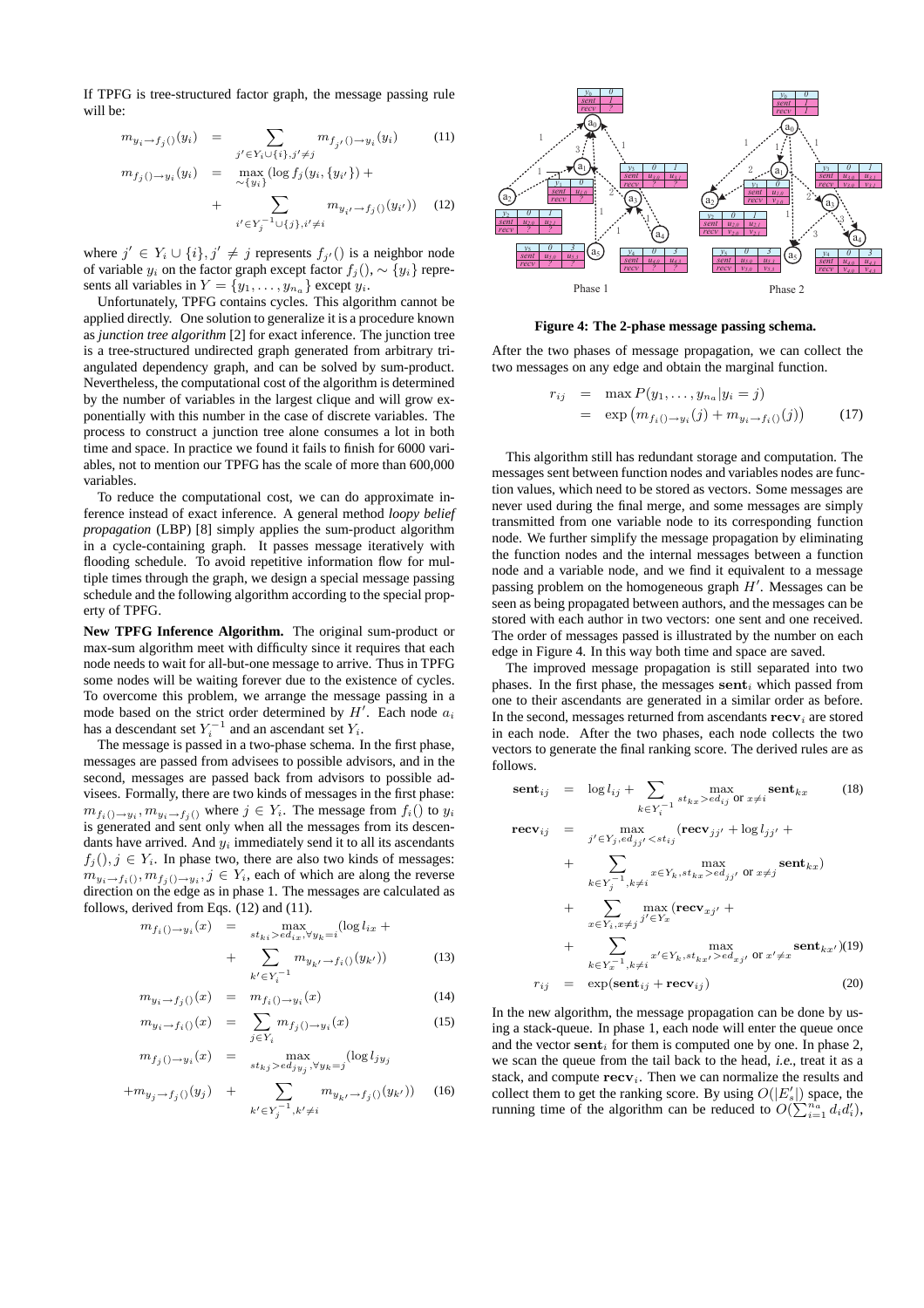**Input**:  $H' = (V', E'_s, \{st_{ij}, ed_{ij}, l_{ij}\}_{(i,j) \in E'_s})$ **Output**:  $H = (V', E'_s, \{(r_{ij}, st_{ij}, ed_{ij})\}_{(i,j) \in E'_s})$ Calculate the logarithm of local feature function  $l_{ij}$ ; Initialize all sent $_{ij}$  as log  $l_{ij}$ ; Initialize a counter for each node  $count_i \leftarrow |Y_i^{-1}|;$ Initialize a stack-queue Q, enqueue all the nodes x s.t.  $count_x = \emptyset$ ; **repeat**  $i \leftarrow$  the head of Q; Increment the head pointer of Q by 1; **foreach**  $edge(i, j), j \in Y_i$  **do**<br>
Update **sent**<sub>ij</sub> according to Eq. (18);  $count_{i}$  – –; **if**  $count_i == 0$  **then** enqueue  $i$ : **end end until** *the head of* Q *is 0*; Treat Q as a stack, let *top* points to the tail; **repeat** Pop the top element of Q to j; **if**  $j == 0$  **then**  $\mathbf{I}$  $\operatorname{recv}_{i0} \leftarrow 0$ **end else foreach**  $j' \in Y_j$  **do**<br>
Collect **recv**<sub>jj'</sub> and **sent**<sub>jj'</sub> to compute  $r_{jj'}$ according to Eq. (19) and prepare to compute  $\mathbf{recv}_{ij}$ ; **end end**  $\textbf{for each}\ i \in Y^{-1}_\leftarrow j) \ \textbf{do}$ Compute  $\operatorname{recv}_{ij}$  according to Eq. (19);  $\mathbf{I}$ **end until** Q *is not empty*; Generate  $H = (V', E'_{s}, \{(r_{ij}, st_{ij}, ed_{ij})\}_{(i,j) \in E'_{s}})$ 



where  $d_i$  and  $d'_i$  are the in-degree and out-degree of each node  $a_i$ on graph  $H'$ , respectively. As long as if  $H'$  is sufficiently sparse, the maximal degree of the node can be seen as constant  $C$  and the complexity is further reduced to  $O(n_a)$ .

# **5. EXPERIMENTAL RESULTS**

In this section, we present various experiments that evaluate the efficiency and effectiveness of the proposed approach.

# **5.1 Experiment Setup**

**Data Sets.** We use the DBLP Computer Science Bibliography Database maintained by Michael Ley as the dynamic collaboration data set  $G$  to infer the advisor-advisee. It consists of  $654,628$ authors and 1,076,946 publications with time provided (from 1970 to 2008). To test the accuracy of the discovered advisor-advisee relationships, we adopt three data sets: One is manually labeled by looking into the home page of the advisors, and the other two are crawled from the Mathematics Genealogy project<sup>1</sup> and AI Genealogy project<sup>2</sup>. We refer to them as MAN, MathGP and AIGP respectively. They only paretically cover the authors in DBLP. We further separate MAN into three sub data sets: Teacher, PhD and Colleague. Teacher contains all kinds of advisor-advisee pairs, while PhD only contains graduated PhDs pairing with their advisors. Colleague contains colleague pairs which are negative samples for advisor-advisee relationship. And we use these data to generate random data sets for test. See Table 1 for details.

**Method.** We compare the proposed TPFG with the following baseline methods:

- Sum-Product+Junction Tree (JuncT). It computes the exact joint probability as the ranking score.
- Loopy Belief Propagation (LBP). It employs an approximate algorithm for inference.
- Independent Maxima (IndMAX). It computes the maximal local likelihood for each variable independently.
- SVM. It is a supervised approach and requires labeled pairs, both positive and negative, as training data.
- RULE. For each author, from all the collaborators that satisfy Assumption 2, choose the one with most coauthored papers.

**Evaluation Aspects.** To quantitatively evaluate our method, we consider two performance measurements: accuracy and scalability. For accuracy, ROC curve is used to evaluate the overall ranking of each prediction, to see whether real advisor-advisee pairs rank higher than non advisor-advisee pairs; and  $P@k, \theta$  is used to evaluate the prediction for each individual's advisor, to see whether real advisor ranks on top among all collaborators. We also list a few examples to demonstrate how discovered advisor-advisee relationships can benefit other applications.

The preprocess is implemented with MATLAB 2009a and all experiments are performed on a Desktop running Windows XP with two Dual-Core Intel Pentium 4 processors (3.0 GHz) and 1GB memory. The JuncT algorithm is implemented using the package MALLET [13]. We implement TPFG with Visual C++ 2008. And we use LIBSVM [4] to perform SVM training and prediction.

# **5.2 Accuracy**

We conduct a series of experiments to explore the capability of TPFG algorithm in mining advisor-advisee relationships. First, as we mentioned in Section 4.1 and Section 4.2, different assumptions about advising relationships are tested to find the best combination that reflects the reality. Second, we extract small fractions of the whole DBLP network and feed them to TPFG, to prove that the power of network boosts the estimation of joint probability. Finally, we compare our unsupervised approach with a supervised approach. We also tested whether TPFG can be further improved by utilizing training data.

#### *5.2.1 Effect of rules in TPFG*

We try different rules one by one to construct the corresponding candidate graph  $H$ , compute the ranking score with our algorithm, and compare the accuracy on some labeled data.

The accuracy is compared through ROC curves. For each pair in the tested data, we retrieve the ranking score from the output. Then we sort these ranking score in a descendant order, and plot the ROC curve.

From Figure 5(a) we can see that R2/R3 has the highest suitability on the tested data. R1 and R4 both lead to a slightly worse curve and their curves overlap. In this way we can further refine other rules, including the definition of local likelihood, as shown in Figure 5(b), and estimation of the graduation year, which we found does not affect the ROC curve. In general, by applying a small set of rules our method can extract meaningful knowledge, while which rules to select is flexible depending on the problem specification. It is also observed that TPFG is not sensitive to those rules. For example, if we choose R2, or even R1/R4 other than R3, the worst AOC value 0.88 is not degraded drastically from the optimal choice 0.91. It indicates that our network modeling approach is robust in handling inaccurate local features. From now on we use R3 as filtering rules, use the combination of Kulczynski and IR as local likelihood evaluation measure and use YEAR2 as the graduation year estimation method if not mentioned specifically.

<sup>1</sup>http://www.genealogy.math.ndsu.nodak.edu/

 ${}^{2}$ http://aigp.eecs.umich.edu/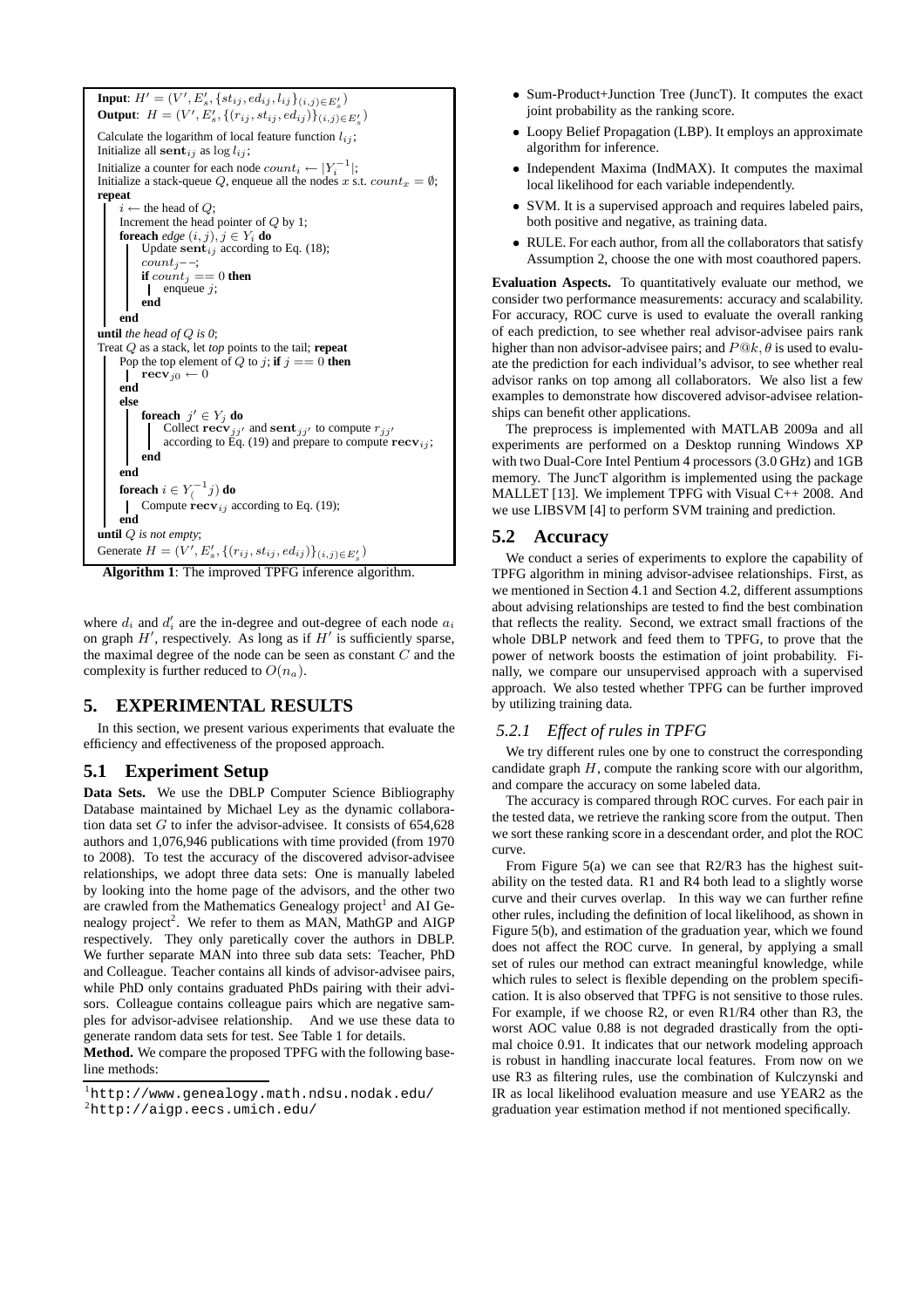

(c) TPFG on different closures of (d) JuncT, LBP and TPFG on a subnetwork smaller graphs



**Figure 5: ROC curves for advisor-advisee prediction**

#### *5.2.2 Effect of network structure*

Using DFS with a bounded maximal depth  $d$  from the given set of nodes, denoted as DFS-d, we can obtain closures with controlled depth for a given set of authors to test. When  $d$  increases, the subnetwork grows larger until it is already the complete closure, i.e., the maximal connected subgraph of  $H$  containing the given set. We run TPFG on these closures and plot the ROC curves.

From Figure 5(c) we see that for closures with different depths, TPFG achieves better accuracy when the depth increases, and they all outperform the IndMAX method by more than 5% in AOC. And on the complete closure TPFG reaches the same accuracy as on the whole network since disconnected components will not affect each other.

On these various scaled subnetworks, TPFG achieves different level of approximations to the optimal global joint probability on the whole network. To compare it with the exact maximal joint probability and other approximate algorithm, we show the result on a small graph due to limitations of JuncT and LBP (see Section 4.4). The small graph is constructed by extracting the nodes in PhD and their advisors, and then building 1-closure of it. It consists of 1310 nodes. From Figure 5(d) we find that in the small graph TPFG approximates well to the exact inference algorithm JuncT(AOC difference < 0.01), and outperforms LBP by 16.9%.

Table 1: Accuracy of prediction by P@(2, $\theta$ ):  $\frac{T}{T+F}$ 

|                                      |             |            |               |       | $\cdots$    |       |  |
|--------------------------------------|-------------|------------|---------------|-------|-------------|-------|--|
| data set                             | <b>RULE</b> | <b>SVM</b> | <b>IndMAX</b> |       | <b>TPFG</b> |       |  |
| TEST <sub>1</sub>                    | 69.9%       | 73.4%      | 75.2%         | 78.9% | 80.2%       | 84.4% |  |
| TEST <sub>2</sub>                    | 69.8%       | 74.6%      | 74.6%         | 79.0% | 81.5%       | 84.3% |  |
| TEST3                                | 80.6%       | 86.7%      | 83.1%         | 90.9% | 88.8%       | 91.3% |  |
| $TRAIN1 = Colleague(491) + PHD(100)$ |             |            |               |       |             |       |  |

TEST1=Teacher(257)+MathGP(1909)+Colleague(2166)

TRAIN2=TRAIN3=Teacher(257)+Colleague(2166)

TEST2=PHD(100)+MathGP(1909)+Colleague(4351)

TEST3=AIGP(666)+Colleague(459)

IndMAX,TPFG: left -  $\theta = 3$ rd quartile of  $\{r_{ij}\}\$ ; right - trained

#### *5.2.3 Effect of training data*

Support Vector Machines(SVMs) are accurate supervised learning approaches and shown to be successful in syntax-based relation mining[6]. If we treat advisor-advisee pairs as positive examples and non advisor-advisee pairs as negative examples, we can reduce advisor mining to a classification problem on the ordered pairs  $(a_i, a_j)$ . In this setting it requires to define some features for each pair of coauthors, and train the classifier by feeding both positive and negative samples. For fair comparison with our probabilistic model, we combined Kulczynski and IR measures with what were used in [19] as features.

Direct application of SVM only shows whether a given pair is an advisor-advisee pair, and it is often the case an author is predicted to have multiple advisors, 1001 out of 2657 for TEST1, for example. Thus we examine the probabilistic scores in the test data, and rank them to draw the ROC curve. TPFG is 4.2% and 2.4% higher in AOC than SVM in TEST1 and TEST2 respectively.

Although in this work we define our model as an unsupervised learning approach, it can also work with supervised learning. We have utilized labeled data to select rules in Section 5.2.1. We can also optimize the parameter  $\theta$  in the  $P@k, \theta$  as we mentioned in Section 3 according to certain criteria such as achieving best information gain on the training data. Then we use the trained parameters to do predictions on test data. Table 1 shows the improvement by utilizing the training data. After training, TPFG can reach an accuracy of 84% to 91%.

SVM actually makes a supervised combination of all the assumptions and rules used in TPFG. The difference lies in that it does not explore the constraint and dependency replying on the whole network structure. It does a fairly good job, but still 5- 10% worse than optimized TPFG. In conclusion, TPFG can achieve comparable or even better accuracy compared with a supervised method. When parameters are adjusted with training data, its accuracy can be further improved by around 3%.

#### *5.2.4 Case study*

With case study, we find that TPFG can discover some interesting relations beyond the "ground truth" from single source. Table 2 shows some examples. Our ranking results provided with advising time facilitate finding such kind of advising relations, which cannot be easily discovered by referring to Genealogy projects. The mean of deviation of estimated graduation time to the labeled time on the test data sets is 1.76  $\sim$  1.78.

We find that at least 40% of the error is contributed by name ambiguity. For example, if we try to find the advisor for "Joseph Hellerstein", our algorithm returns wrong results. If we distinguish "Joseph M. Hellerstein" and his publications properly, our algorithm is able to find the "half" right answer Michael Stonebraker ranked top 1. The answer is half right because there is a co-advisor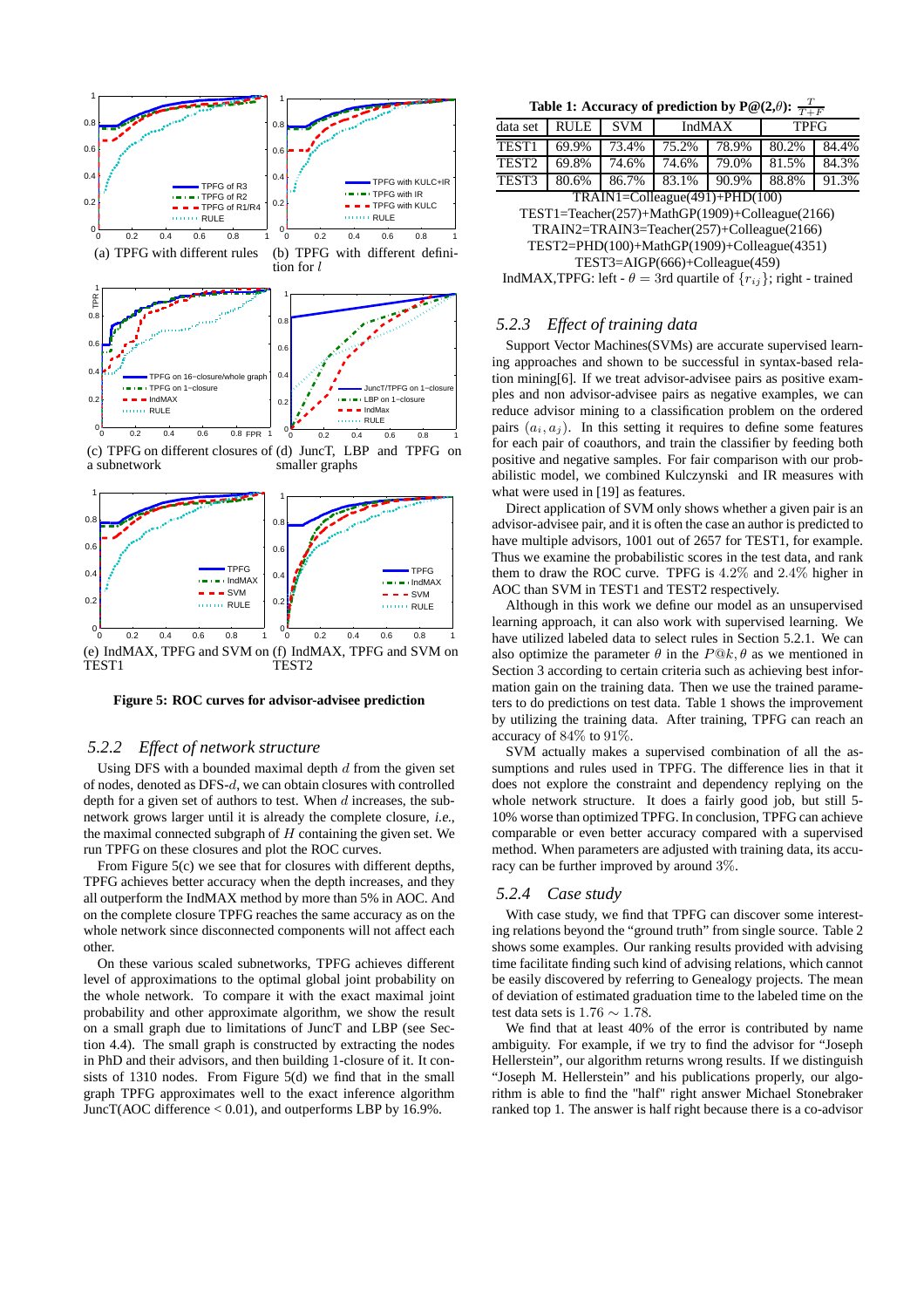**Table 2: Examples of mined relations. Time - the estimated advising time; Note - the factual relation and graduation year**

| Advisee                  | Top Ranked Advi-<br>sor | Time      | Note                              |
|--------------------------|-------------------------|-----------|-----------------------------------|
| David                    | 1. Michael I. Jordan    | 2001-2003 | PhD advisor, 2004                 |
| M. Blei                  | 2. John D. Lafferty     | 2005-2006 | Postdoc, 2006                     |
| $\overline{\text{Hong}}$ | 1. Qiang Yang           | 2002-2003 | MS advisor, 2003                  |
| Cheng                    | 2. Jiawei Han           | 2004-2008 | PhD advsior, 2008                 |
| Sergey<br>Brin           | 1. Rajeev Motwani       | 1997-1998 | "Unofficial advisor" <sup>3</sup> |

<sup>&</sup>lt;sup>3</sup> cited from a blog of Sergey Brin, who left Stanford to found Google around 1998.



**Figure 6: Scalability results in log-log scale. JuncT and LBP fail at 10K and 200K respectively due to memory limitation.**

Jeffrey F. Naughton, who is also ranked high in top 15%. Duplication are even more common among Chinese names. Therefore, if the name DISTINCTION problem [20] is solved well, the accuracy of our algorithm can be further improved. Other reasons for false negatives include that one researcher collaborated with multiple advisors or that one coauthored fewer papers with the advisor. The latter case happens more often for older researchers, for whom the publication data are not as complete as nowadays. More examples are provided in Section 5.4. In those situations, it is almost impossible to find credible advisor-advisee relationships merely based on their publication records. Our study can find typical cases but will miss such atypical cases.

### **5.3 Scalability Performance**

Figure 6 depicts the running time required for different algorithms to infer the probabilistic rank. The same preprocessing is done for IndMAX, JuncT and TPFG, taking 48 minutes. IndMAX and RULE do not perform further learning after preprocessing.

TPFG is shown to be scalable in Figure 6. With regard to the learning time, TPFG costs only 13 seconds on the whole DBLP dataset. As a classification approach, SVM's scalability is related to the size of training data. As an example, the feature computation takes one hour and a half, and the model learning takes 31 seconds for Train1 and 6min26s for Train2.

#### **5.4 Applications**

The discovered advisor-advisee relationships can benefit many applications, such as online query of advisors, visualization of genealogy, and expert finding, etc.. Here we show two examples.

**Visualization of genealogy** The visualized hierarchies of research community based on the relationship can help us gain a better insight of the community. With visualization technique from [10] we can draw the advising tree on hierarchical circles. For example, in Figure 7 we show a subtree of the Mathematics Genealogy. To visualize our results on it, we draw edges with different colors. We have visualized results from both the baseline algorithm RULE and TPFG. The figure is better to be viewed in color mode. We see that



**Figure 7: visualization of advising relationship on genealogy tree, green solid=true positive, red dotted=false negative**

RULE tends to give a ratio close to 1:1 of true positives to false negatives, while TPFG raises this ratio by twice. Zooming into a local region, we see clearly that TPFG is able to identify Prof. David Peleg's students and advisor correctly while RULE could not.

The visualization also leads to some interesting finding. Particularly, in TPFG result, we found the red dotted edges were closer to the root than the green edges. This observation infers that TPFG tends to make mistakes for researchers who graduated earlier. With further statistical analysis, we found that for researchers involved in true positive relations, the average graduate time is 1994 while for false negative results, the average is 1983. We can also analyze collaboration patterns for different research topics and affiliations by looking at those mistakes. For example, the advising tree of some

theoretical computer scientists centered in Prof. Manuel Blum has a lot of outliers when detecting their relationship. This implies they have some unusual collaboration patterns. We then found that Diane Hernek and Russell Impagliazzo have no



publication coauthored with their advisor, while Peter Gemmell and Luis von Ahn only have 1/8 of their papers with Manuel Blum in DBLP.

**Expert finding and Bole search** Here we illustrate one application on bole search [19], a specific expert finding task, aiming to identify best supervisors (according to their nurture ability [14]) in a specific research field. The task requires advisor-advisee relationships as input which are usually unavailable. To quantitatively evaluate how the advisor-advisee relationships can help bole search, we compare a retrieval method with and without those relationships on a data set used in [19]. Specifically, the data set consists 9 queries (e.g., data mining and machine learning), and for each query, 50 top ranked researchers by ArnetMiner.org are taken as candidates. We sent an email to each of the 50 researchers and another 50 young researchers who start publishing papers only in recent years (>2003) for feedbacks ("yes", or "no", or "not sure"). Finally a list of best supervisors are organized for each query by simply counting the number of "yes" $(+1)$  and "no" $(-1)$  from the 100 received feedbacks. Details can be referred to [19]. For easy comparison, we did not use the learning-to-rank approach (as reported in [19]). Instead, we use the language model (LM), which does not consider the advisor-advisee relationships, and a heuristicbased method which simply combines the language model with